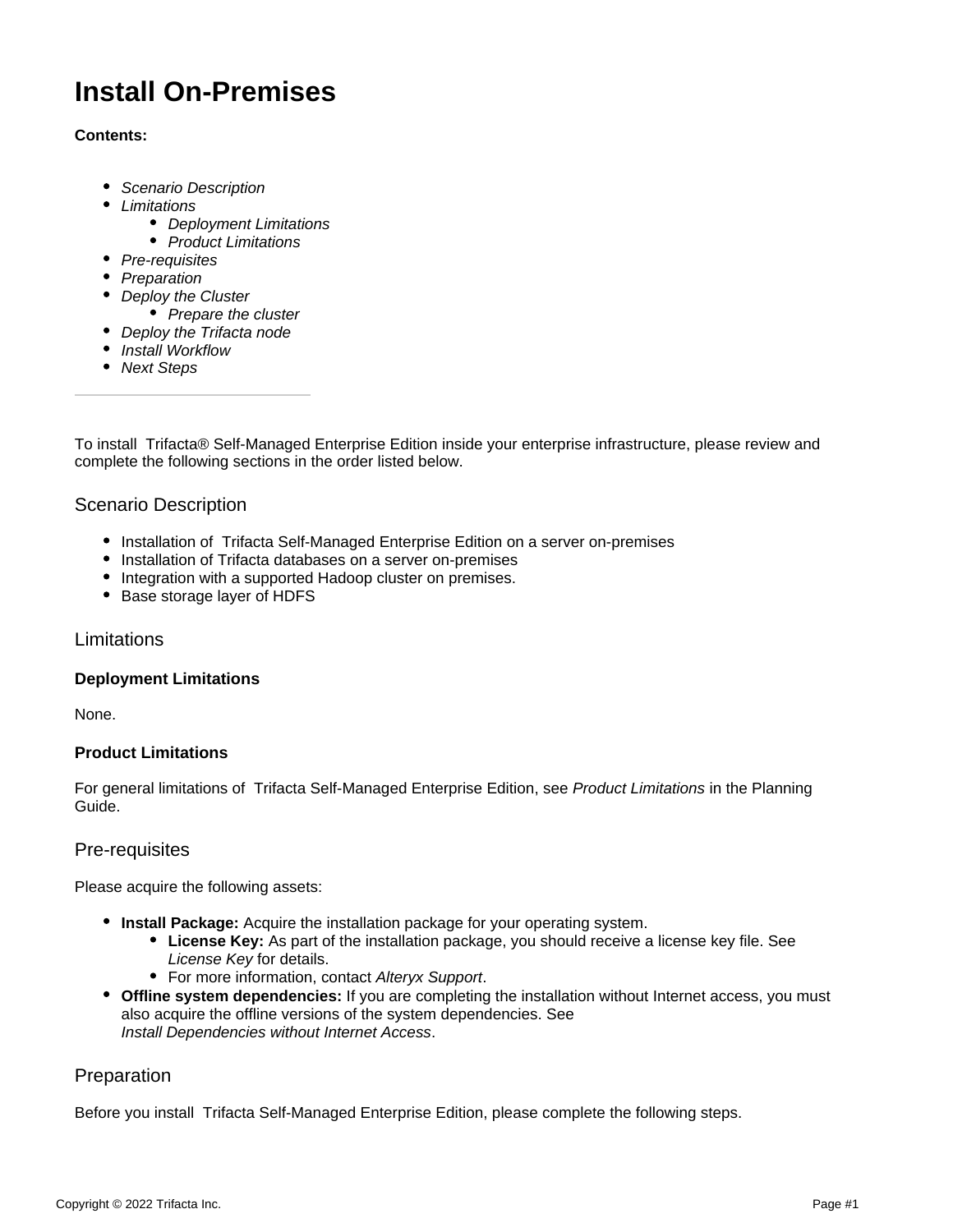1. **Deploy Hadoop cluster:** In this scenario, the Trifacta platform does not create a Hadoop cluster.

**NOTE:** Installation and maintenance of a working Hadoop cluster is the responsibility of the customer. Guidance is provided below on the requirements for integrating the platform with the cluster.

2. **Deploy Trifacta node:** Trifacta Self-Managed Enterprise Edition must be installed on an edge node of the cluster.

Details are below.

# <span id="page-1-0"></span>Deploy the Cluster

In your enterprise infrastructure, you must deploy a cluster using a supported version of Hadoop to manage the expected data volumes of your Trifacta jobs.

The Trifacta platform supports integration with the following cluster types. For more information on the supported versions, please see the listed sections below.

- See [Supported Deployment Scenarios for Cloudera](https://docs.trifacta.com/display/r082/Supported+Deployment+Scenarios+for+Cloudera).
- See [Supported Deployment Scenarios for Hortonworks](https://docs.trifacta.com/display/r082/Supported+Deployment+Scenarios+for+Hortonworks).
- For more information on suggested sizing, see [Sizing Guidelines](https://docs.trifacta.com/display/r082/Sizing+Guidelines) in the Planning Guide.

**NOTE:** Cluster information including cluster configuration files must be accessible to the Trifacta node. These requirements are described in the following section.

#### **Job execution:**

- By default, smaller jobs are executed in the Photon running environment on the Trifacta node.
- Larger jobs are executed using Spark on the integrated Hadoop cluster. A supported version of Spark must be installed on the cluster. For more information, see [System Requirements](https://docs.trifacta.com/display/r082/System+Requirements) in the Planning Guide.

#### <span id="page-1-1"></span>**Prepare the cluster**

Please verify or complete the following steps if you are integrating with a Hadoop cluster:

- 1. On the Hadoop cluster:
	- a. Create a user [hadoop.user (default=trifacta)] and a group for it [hadoop.group (default=t rifactausers)].
	- b. Create the following directories:
		- i. /trifacta
		- ii. /user/trifacta
	- c. Change the ownership of /trifacta and /user/trifacta to trifacta:trifacta or the corresponding values for the Hadoop user in your environment.

**NOTE:** You must verify that the [hadoop.user] user has complete ownership and full access to Read, Write and Execute on these directories recursively.

- 2. Verify that WebHDFS is configured and running on the cluster.
- 3. Software installation is completed on a dedicated node in the cluster. The user installing the Trifacta software must have sudo access.